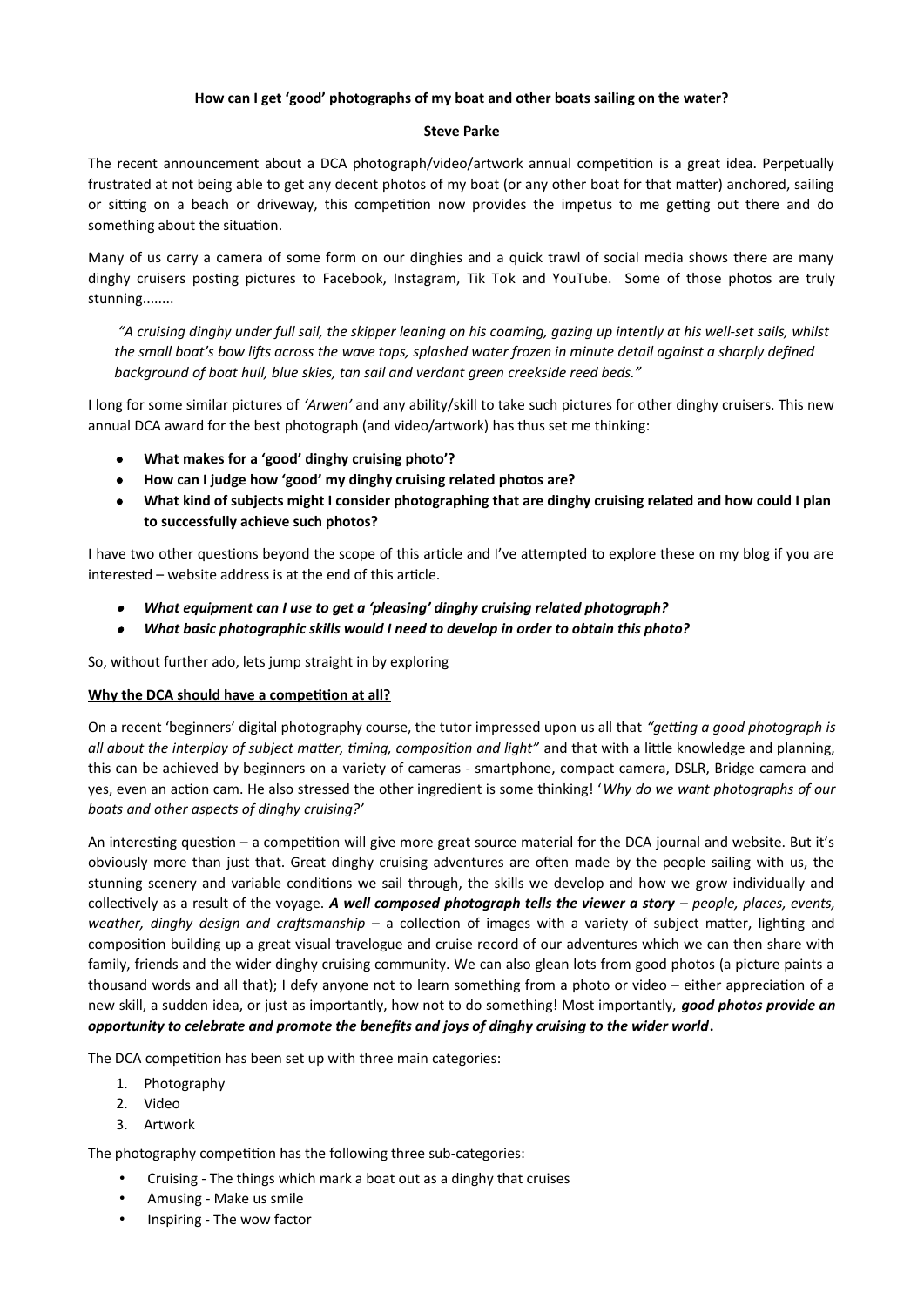The video competition has two sub-categories:

- General Anything from an inspiring beauty shot of dolphins at the bow to technical 'how to' and narrative cruising logs. Max 30 minutes.
- Videos of DCA rallies, made intentionally for the DCA YouTube channel, Max 15 minutes

Artwork is a wide ranging category and might range from pen/pencil sketches and watercolours to graphic art on your dinghy.

There are a number of rules governing entry which you can read in full on the DCA Photo Competition web page: www.dinghycruising.org.uk/photo-competition

So let's begin by exploring the first main question:

## **What makes for a 'good' dinghy cruising photo?**

Aspiring to take better dinghy cruising photographs, I've been thinking about what getting a 'good' photograph might entail. My definition of 'good' is simple – a photo that has qualities above that of my 'average' boat photo. It's one I'd happily use in social media, publications or printed off for the wall; or one that provides lots of pleasure to me when viewing it; or even just one that survives my immediate 'keep or cull' review after taking it.

Here are some points which help me to judge whether a photograph relating to any aspect of my dinghy cruising is 'good' enough to keep and/or print/publish:

**'Good'** for me is an above average boat photo which *achieves just a few* of the following:

- **'Emotional impact'** provokes an immediate emotion for me/ a viewer '*wow', joy, incredulity, pride, curiosity, fun, excitement, intrigue, inspiration, sense of adventure, comradeship, awe, terror etc.* Pick your emotion.
- **'Some photographic 'technical' skill'** my photo is sharp, correctly focussed, generally well exposed. It tries to make good use of light and displays sharp depth of field or bokeh blurred backgrounds. I've achieved basic framing and horizon setting*. My photo shows some compositional understanding* – helped by my use of the 'rule of thirds' to position key elements; or it has a good balance between foreground, midground and background. My photo draws in the viewers eye to a key point and encourages it wander elsewhere.
- **'Some originality/creativity'** It's taken from an unusual viewpoint or perspective; may have an unusual choice of subject matter or focal points within the scene or even an interesting use of light and/or colour and shapes, textures and patterns.
- **'Tells a story'** *for me this is the important one* my photo evokes a viewer's imagination, tells a story about dinghy cruising (the boat, the crew, the locations sailed, equipment used/made, craftsmanship etc). Composition conveys a message e.g. emotional impact or it might capture a unique moment in time like some special lighting on the boat/location/people. An atmosphere or buzz, an expression of your crew, a seasonal landscape focus e.g. a beached dinghy on a winter beach with a snowy background.
- **'How successfully it promotes and celebrates all aspects of dinghy cruising'**

### What criteria should the DCA use to judge how 'good' dinghy cruising related photos are?

This is an *'elephant in the room'* question which may or may not generate some discussion!

I feel that any competition needs some clear, simple, transparent, regularly published 'judging' criteria for potential competition entrants and judges. The criteria illustrate what the competition is trying to achieve. In this particular competition context, it will help me reflect on how I take photos before submitting them. This competition is, after all, about *'celebrating excellence and promoting dinghy cruising to a wider world through the journal and website'.*

The list above is, I think, a start towards these criteria. Simplified to 'headings' - photos/videos/artwork could be judged on '*emotional impact', 'technical skill', 'originality/creativity', 'storytelling' and 'promotion and celebration of all aspects of dinghy cruising'*. All we have to say to ourselves is *'does my photo fulfil some of these criteria?'* If the answer is yes – we enter it. If the answer is no, we can, if we want to, still enter it or we can work out why it didn't answer this initial question and correct this. *The DCA competitions are for fun - to celebrate* what we do when dinghy cruising – but they are also an opportunity for us all to learn more from doing the photos and from the submitted entries. The more visually appealing and interesting the photos, the more we may learn from them.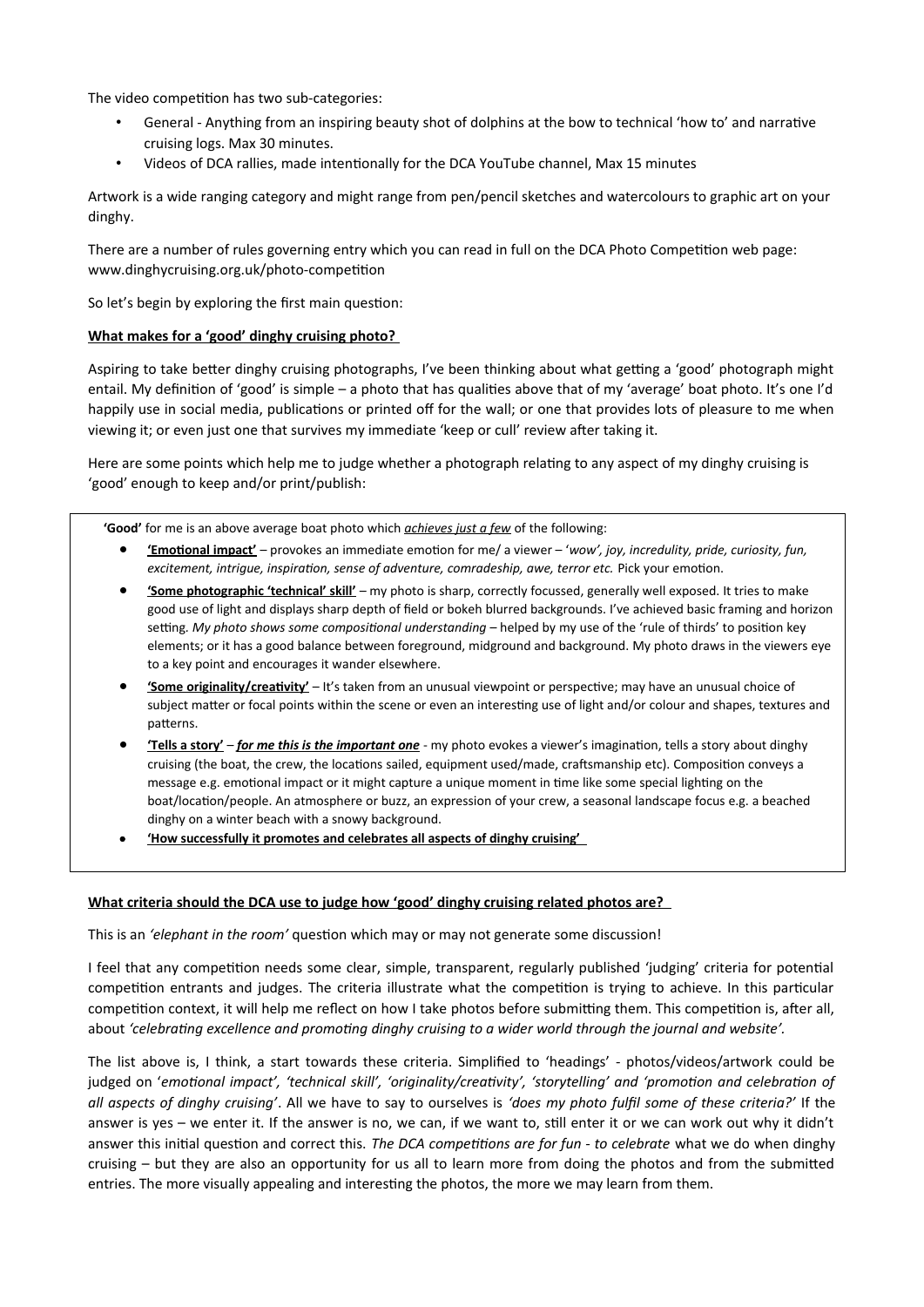If you are sitting there now spitting out your coffee in indignation …. *'RULES? CATEGORIES? JUDGING CRITERIA? - how* dare he .... doesn't he appreciate the 'non-conformist' philosophy of this association - outrageous suggestions' - I sincerely apologise and hopefully I can redeem myself in this last section:

# **What kind of subjects might I consider photographing that are dinghy cruising related and how could I plan to successfully achieve such photos?**

**I'll start by returning to the topic of 'composition'**. Many people do fantastic photographs on the spur of the moment. Lucky souls! I am so envious of you if you are one of these people. How do you manage it? Some do the 'spray and pray' method – taking hundreds, chancing that some will turn out brilliant. My approach! It works! Sometimes! The trawl through the hundred I took to find just the two outstanding ones, is however frustrating and time consuming.

People who consistently deliver 'good' photos do so because *they think about the shot they are about to take and they practice.* I have complete admiration for these individuals. *They understand the importance of 'composition', how it is fundamentally the most important aspect in photographing bodies of water, boats and seascapes.* They see, select and order what is compelling and purposeful; they visualise how the elements in a picture fit together - what is important to the scene and what isn't; what makes a good 'lead-in' foreground into the rest of the picture.

Now admittedly, thinking about composition is far easier to do when onshore where the ground is fairly stable! Its trickier, when on a boat with one hand on the tiller and the horizon rising and falling a metre or more every few seconds! However, I have been learning some simple 'composition' tricks recently and now consciously think about at least one of them before I push the shutter button, even when in the boat. Here are some thoughts about composition which I hope might help you:

**A well composed photo positions its key elements and lighting to tell a story about the boat, it's crew or the sailing scenery**. Your eye is drawn from an interesting foreground to a main focal point. To achieve this, try these tips:

- **Switch on the 3 x 3 rectangles 'rule of third's' grid** on your rear screen and viewfinder. It is an easy way of creating a balanced and visually interesting picture. The grid breaks the image into thirds - vertically and horizontally - with imaginary gridlines. Horizons are placed close to either the top or lower horizontal line, masts aligned on one of the two vertical lines and objects of interest located on one of the four intersection points between vertical and horizontal lines. This makes for visually more interesting pictures. A boat on the water would be best placed 1/3rd of the way across the frame – sailing into the rest of the frame space. Or you can just go for simplicity in composition – choose just three elements to put into your photo – a minimalist approach e.g. boat hull, watery reflection, bow line.
- **Find an interesting foreground** as a visual stepping stone into the rest of your picture e.g. a rock pool with a reflection and your boat dried out on the beach behind. The foreground draws the viewer's eye in and then the eye explores the rest of the scene beyond. Obviously, the foreground should be relevant to dinghy cruising in some way.
- **Direct the viewer's eye** by using lead in lines a strong linear element such as a fence, a rock, a wall, a road, the curve of a quayside wall – place it so it begins in the bottom third of your photo in the left or right corner and position it so it leads towards the middle where the main object of your photo is – your boat!
- **Use natural objects on a beach** to act as a frame within a frame e.g. your boat is framed between the branches of a driftwood branch on the strand line; or between two upright rocks – you get the idea. If doing this – shoot from low down – stabilise your camera on your rucksack or bag.
- I **solate your main focus point** from the background by using a long zoom lens or compact zoom and apertures of F/2.8 to F/4. On most DSLR's and compact cameras you can select 'aperture priority mode', set this aperture and the camera will work out all the other settings for you. Want the *background in sharp focus* as well? Then choose apertures around F/8 – 11.
- **Assess whether you have balanced the amount of water, boat and sky in the image** before pressing the shutter try to include lots of 'air space' around the boat for later post edit cropping. 'Tight cropping' on the boat will lead to distortion of hull shape.
- **Check you haven't cut off** part of the bowsprit; hidden the helmsperson behind the boom; got something dangling over someone's head etc.
- **Getting all of the mast in shot** is notoriously difficult so chill aim to get just enough in the image so that a viewer can work out what the sail rig is.
- **Wonky horizons distract** a viewer, drawing their gaze away from the boat, so check it is straight.
- In the main, **shoot in landscape mode.** *However, if shooting for a magazine cover*, contact the editor beforehand to see if they would prefer photos in portrait mode – which might better suit a magazine cover.
- **Go for a different perspective** shooting low allows your dinghy to look larger, more imposing and more majestic seriously – try it!
- (Make sure any landscape shots are in focus from foreground to background focus on a point about a  $1/3<sup>rd</sup>$  of the distance to the horizon and you should have most of the scene from foreground to background in focus.)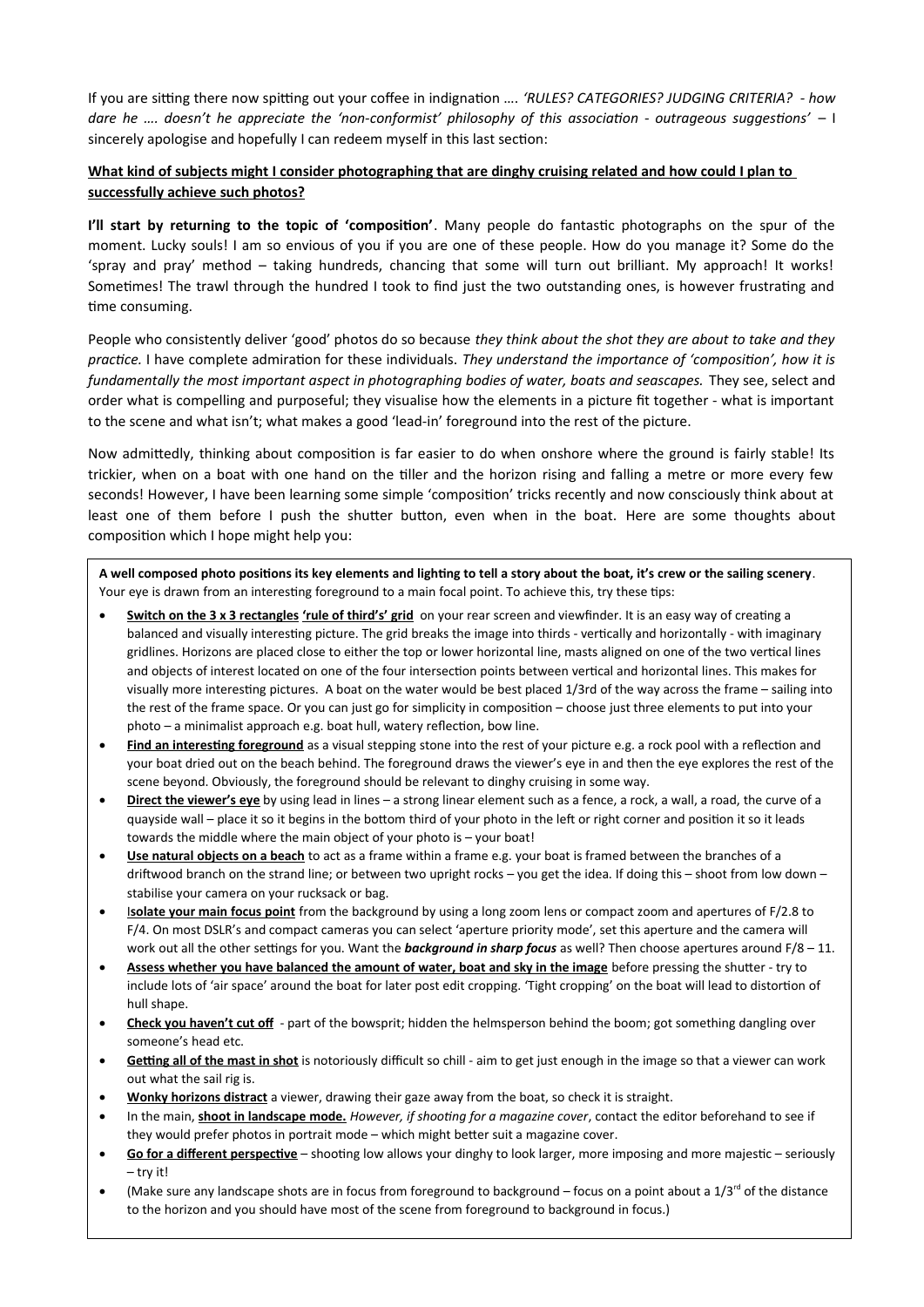I'm at the point where I can almost hear some people saying *'if I wanted to learn photography, I'd buy a photography magazine!'* but I'm hoping that those of you, interested in taking better photographs of seascapes, boats and all things dinghy cruising, are beginning to feel inspired to have a go at the DCA competition. This next bit will hopefully, provide you with some further ideas, tips and inspiration.

**Tip one** - *pre-plan your photographs* - it will significantly increase your chances of obtaining high quality, compositionally stunning images commensurate with your skill level. *What is the essential essence/aspect of my boat I want to capture? What other situation/subject do I want conveyed in images? Am I going for 'mood' or 'action'? What is my audience and purpose for the photo – wall print, magazine, social media account?*

**Tip two** - *seek inspiration for 'good' dinghy/boat photos* by exploring Instagram, Facebook, Pinterest and various sailing journalism websites.

**Tip three -** *Photography is about light* and the best time to photograph is *'golden hour'* - the couple of hours after sunrise or before sunset - when winds are less, watery boat reflections more sharply defined and nature's colour balance warmer and softer. Golden hour lighting illuminates the deeper recesses of a dinghy's hull. If shooting people during these hours, shoot them facing to the sun to get the light on their faces. If they are backlit, make sure you expose the picture for the sky not their faces. On a smartphone and some compact cameras, switch on HDR mode (High dynamic range) as it will take three identical images but with different exposure settings and then blend them together so that highlights, midtones and shadows are all correctly exposed. As the sun climbs towards midday, its overhead position gives harsher, colder light and contrasty shadows in my images that hide the finer details of Arwen's cockpit interior i.e. all the scratches, dings, scrapes etc. At such times, I should switch on 'flash infill' to better illuminate the shadowy areas. (Embarrassment at Arwen's interior state prevents me from doing so by the way!) Obviously, if I'm seeking '*spray over deck'* shots taken from the rear of Arwen's cockpit, then I go when tide, wind and wave conditions are best for this; and this may be during the day and not in 'golden hour'. So be it!

**Tip four** – if you are photographing your boat, under way, dried out on a beach or tied to a pontoon, *clear away loose lines, stow fenders and loose gear, trim lines, fill sails* (says the man whose has a permanent throat to clew crease whenever he sails). *Neatness and seamanship counts*. Untidy details distract the viewer's eye.

**Tip five** – *it's all about the shooting angles!* Shooting another boat on the water? Photograph it from astern – over the transom stern quarter area as the boat rises up on a wave and you get the whole boat length in your photo. On a collision course with an approaching bow is dramatic! A photo taken whilst the focal point boat is on a beam reach can give great views of decks, crew, helmsperson, sails and rigging. A boat shot from its windward side shows more hull but less cockpit interior. Shooting from the leeward side shows more of the boat's lines and interior cockpit action. Vertical portrait shots show more of the mast and rigging but try to do it when there are interesting cloud formations in the sky as a backdrop.

**Tip six** – *go for the sense of 'dramatic'*! Bow splashes, spray over foredeck or the helmsperson peering from under a sail. For splashes (and dolphins for that matter), use a shutter speed between 1/250th and 1/500th of a second to sharply 'freeze' the spray. 'Sports' or 'burst' mode on your camera, if you have it, will do this for you. Afterwards quickly review the image sequence and delete those that don't look good – it's a good housekeeping habit which pays off at editing time. If you are shooting a dinghy sailing close past really dramatic coastal scenery then use a telephoto lens or zoom with a compact camera to emphasis the scale of the boat against that background.

**Tip seven** - make a *close-up 'details story-telling' list* – and over a period of dinghy cruising trips shoot the photos you want e.g. water droplets on a finely varnished piece of woodwork (not that there is any of that in Arwen, poor thing); seaweed wrapped around a moused shackle between muddy anchor and chain; the folds of sail draped over your boom; the curve of your bow as it meets its reflection in calm waters whilst at anchor; driftwood on the beach, beads of condensation on that ice cold beer you saved for after you've rigged the boom tent; the mooring ring or cleat you tie up to; a jib block on your side deck; the fall of a well coiled mooring rope. I try to think 'BIG picture- little picture' for a shot's list. GoPro's by the way are great for close ups – be 30 cm away from the object.

**Tip eight** – *go for uncluttered backgrounds* if you want to show your dinghy at its best. Marinas, tall shoreline buildings, other background sailing boats - visually confuse a viewer and distract their eye away from the main subject, your cruising dinghy. If shooting whilst onshore, crop out clutter by using a tripod (or resting the camera on your rucksack) and a longer telephoto lens to zoom closer to your dinghy. The tripod/bag stability also gives better, longer exposures in lower light conditions.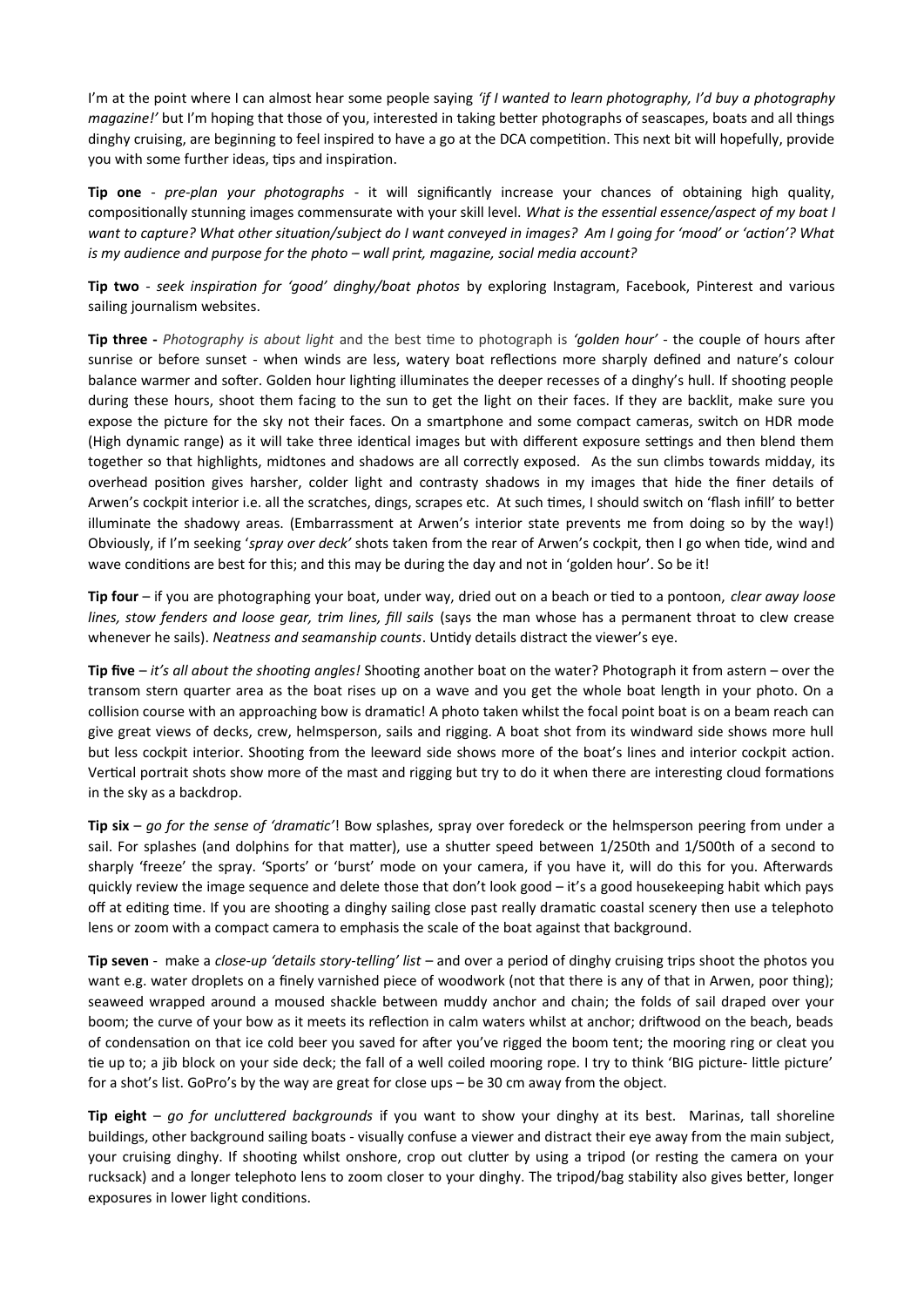**Tip nine** – if you have it on your camera, *switch on image stabilisation*, especially if taking photos whilst in your boat on the sea and if you can, use your body as a shock absorber to reduce the 'bobbing' motion transferring to your camera.

**Tip ten** - *taking photos of other people's dinghies from your anchored boat* in a safe, calm area increases the chances of getting a really good photo no end. The other skipper can helm his/her dinghy closely around your boat and between you, you can work out the best approach angles and distances from your anchored dinghy to ensure the shots you get are best.

**Tip eleven** – *get plenty of photographs of people* enjoying dinghy cruising activities whether it be launching, actively sailing, erecting boat tents, scratching their heads whilst poring over charts, cooking on stoves or washing up the pots and pans afterwards. Aim for faces rather than the backs of heads. Try to capture the emotion – joy, puzzlement, intense concentration, laughter! No halyards, no shrouds, no masts growing out of their heads! If sailing crews are 'busy' and 'active' in the dinghy, then use high shutter speeds of  $1/200<sup>th</sup>$  plus to 'freeze the action (or use that 'sports/burst' mode to take a rapid sequence of shots.) People under a boom tent at night or sat out on a beach as dusk descends requires a higher ISO or 'dawn/dusk/night' setting to avoid the need for flash and 'red eye' syndrome. Wide angle lens settings, 18 – 35mm lenses or zooms, are great for group shots and remember people don't have to be looking at you. However, if they are doing anything active, make sure you include their hands within the shot so that a viewer can see what is being done.

**Tip twelve** – *during golden hour* (sunrise and sunset) winds tend to die down giving still, flat water, perfect for those watery reflections of hulls and scenery.

**Tip thirteen** – *go for colour!* White hulled dinghy, blue skies and grey seas look great but, add a splash of colour, and the scene really comes alive. Look for those tan sails, the yellow foulies, the bright red PFD. Any colour that jars the viewer's eye can be a good thing.

**Tip fourteen** – *own a GoPro?* Go for an early evening swim around your anchored dinghy and use the GoPro to take images of the boat from the water level. Try for a low-level shot with the coastline in the background during golden hour if it isn't too chilly by then. (You can buy a dome for your GoPro which allows you to take one of those overwater/underwater split shots where you get to see above the waterline and the keel and hull below the water. Impossible to do this shot without the dome by the way! Go on, ask me how I know!)

**Tip fifteen** – *'look into the light'* – backlit silhouette shadows of the crew through the white sails and rippled clear reflections of the boat in mirror calm seas – stunning images. And remember, the angle your light comes from can really play a part in creating a great photo. The more acute the angle of the sunlight hitting an object, the better the emphasis on the object's texture and shape.

**Tip sixteen** – *all those construction projects* – that pile of shavings alongside a shapely oval profile boom; the clamps holding three sides of a materialising 'galley box'; the intense concentration on the face of your 8-year-old as she/he handles a drill for the first time whilst working on the hull of your new dinghy; the empty mug alongside a dinghy construction blueprint, a pad of scribbled notes and the pencil? The pile of 'frames' cut out and ready to erect. Those photos? They are all to do with dinghy cruising! They all tell a great story! They all promote and celebrate dinghy cruising.

**Tip seventeen** – *those dinghy drying out locations* - dried out in a big sandy bay? Try to get a little height to 'shoot' down onto the boat, setting it within the context of the enormity of the beach/bay. More dramatic! In any drying out location, shoot from the side, trying to get foreground interest such as a tidal pool with sky reflections or ripple textured patterns on the sand in front of the boat hull. Is there a leading line opportunity like along the anchor rode and chain to the boat, taken of course, from a low-down perspective? Go for 1/3rd sky, 2/3rds foreground and boat. What's the view like out the back of your boom tent – can you get the stove, your hand stirring the pot and a great view of your drying out location out back all in one shot? Or how about your cockpit interior under the boom tent with sleeping platforms sorted? Finally, I'd argue there is a story to each of your drying out locations – a close up of the rocks, the cliff geology (keep safe though!) – geology texture, colour patterns, strata. In shots like this exclude the sky, focus on the rocks. Sometimes it pays to stand back and use a zoom lens to close in on the rocks. Beach patterns and features are equally interesting – the meandering stream, the ripple sand marks, footprints towards your dinghy, reflections in a patch of wet sand. Rockpools provide great foreground interest because they reflect the sky patterns; or they are fringed by brilliantly coloured seaweeds. Sand dunes with marram grass give great foreground interest with your dried out boat behind. Cliff tops give a good overview of the coastline you have sailed.